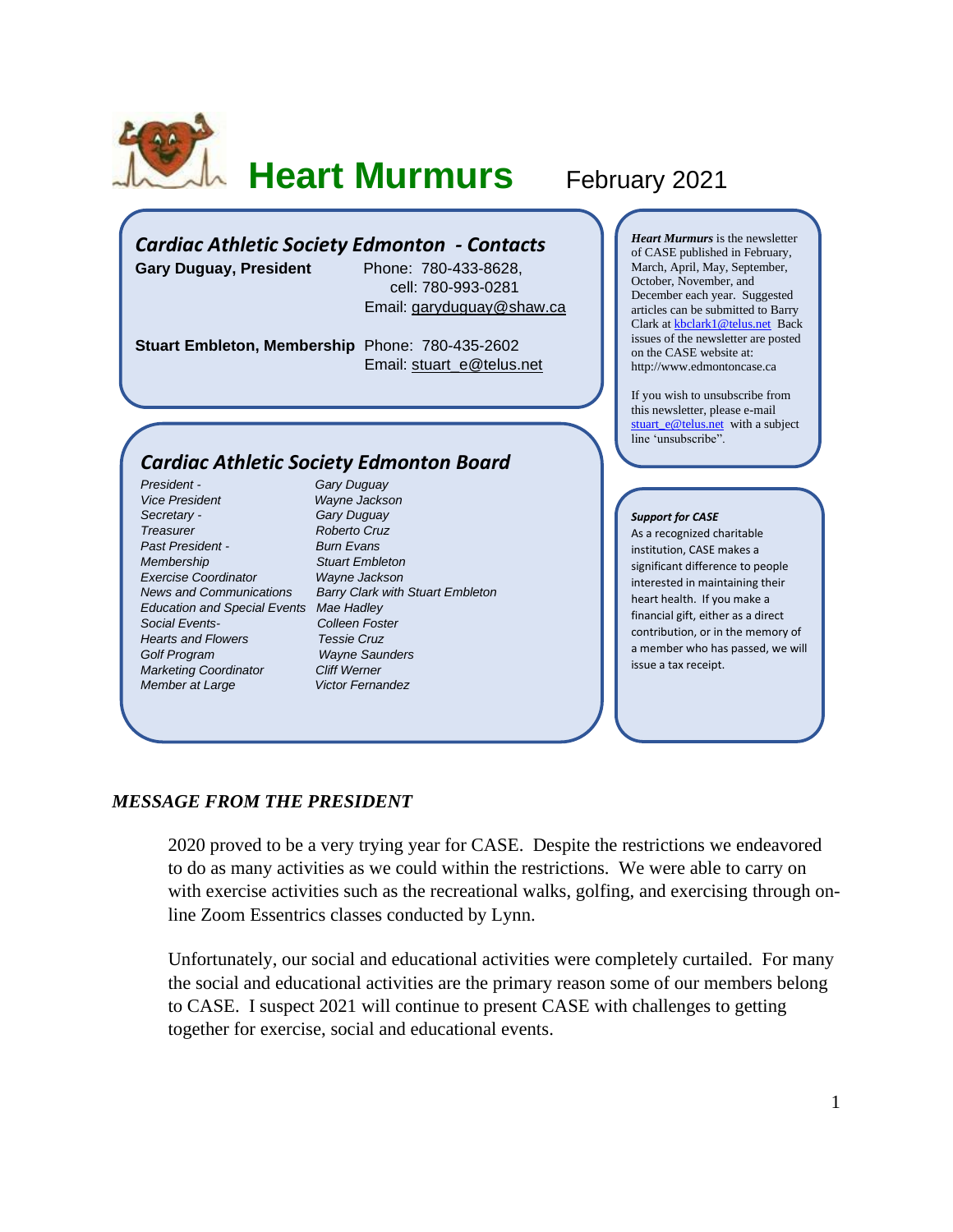I am however optimistic that we will be able to get together later in 2021. I would like to encourage you to renew your membership to CASE so you can continue to get our newsletter and be kept abreast of what we are trying to do on your behalf.

Please mail your \$30 membership renewal cheques to CASE to:

Roberto Cruz CASE Treasurer 201-1350 Windermere Way SW Edmonton, AB T6W 2J3

Thank you for your ongoing commitment to CASE.

Gary Duguay

President

### *ANNUAL GENERAL MEETING FOR 2021*

At its last meeting, the Board considered what to do about conducting its Annual General Meeting which usually is held in March. The current lockdown would prohibit any meeting indoors and the spaces we would use are closed at this time by the order of Alberta Health. The Board is considering whether to postpone the Annual General meeting from its usual March date or to hold a ZOOM meeting in March or April as an AGM. Whichever option is selected, the Board will give the required notice of location, format and time for the meeting.

### *HIGHER PNEUMONIA RISK WITH UNFAVORABLE BLOOD LIPIDS?*

People with low HDL (good) cholesterol and high triglycerides may be more likely to be hospitalized for pneumonia, according to a study in the Aug. 15, 2020, *American Journal of Medicine*.

The study included more than 13,000 people who were part of a long-term study designed to look at lipids and other factors linked to heart disease. Using hospital discharge records, researchers found that nearly 15% of the participants had been hospitalized with pneumonia during the follow-up, which lasted a median of 21 years.

People with low HDL levels (less than 38 milligrams per deciliter, or mg/dL) were more likely to be hospitalized with pneumonia than those with higher levels, and the odds of hospitalization dropped as HDL levels rose. Likewise, pneumonia hospitalizations were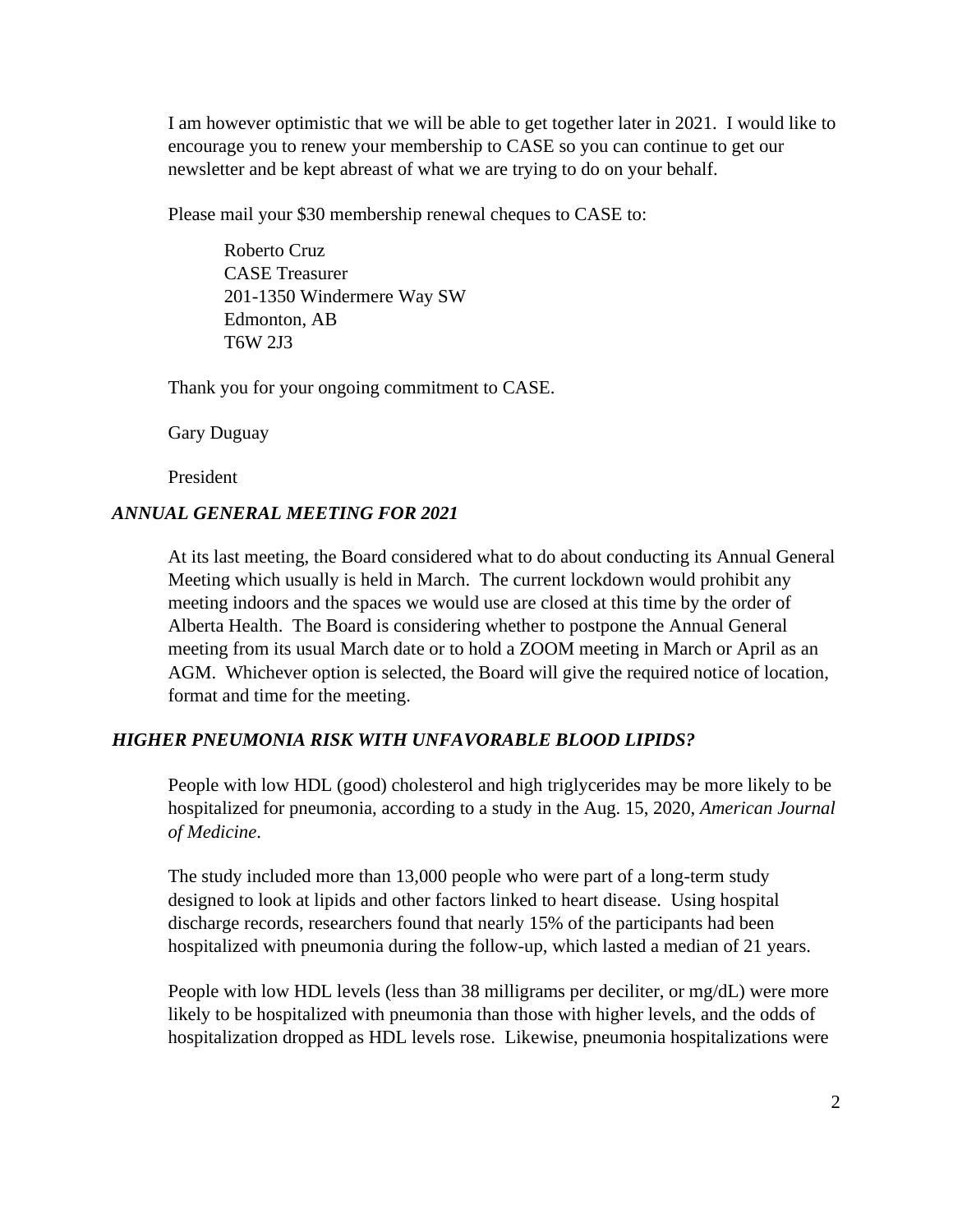most common among people with triglyceride values higher than 157 mg/dL; those with lower values were less likely to be hospitalized.

The findings support earlier research suggesting a link between the body's ability to fight infections and blood lipid levels, especially HDL. High HDL levels are associated with a lower risk of heart disease. But this molecule also might play an important role in a healthy immune response.

Source: [Harvard Heart Letter](https://www.health.harvard.edu/newsletters/harvard_heart_letter/2020/december) Published: December, 2020

### *EARLY BIRD OR NIGHT OWL?*

Being an early bird has long been associated with a go-getter attitude. Early birds, or those who tend to wake early and go to bed early, are people who naturally feel sleepy earlier in the evening and naturally wake early in the morning. For an early bird type, a 9 pm bedtime may be the norm, and rising at 5 am without an alarm clock feels relatively effortless.

**Our internal clock controls more than sleep patterns:** Being an early bird, or a night owl, is usually not something that is thought of as being highly under our control. Some people seem to be hardwired to sleep early, while others get a second wind and tend to sleep late. This internal clock is called our circadian rhythm, each person's unique internal timekeeper and the body's own master controller of many functions. Most obvious is our sleep patterns; however, our internal clock also plays a role in our hunger and eating patterns, hormone levels, and maybe even our mood.

**Does being an early bird or night owl affect our health?** A growing body of research shows that we may want to pay more attention to circadian rhythm, also called our chronotype. [Identifying if we're more of an early bird or night owl](http://www.sleephealthfoundation.org.au/pdfs/World%20Sleep%20Day/Activity%20-%20Morning-Eveningness%20Questionnaire.pdf) may help predict our risk of potential health problems. A [recent study](https://onlinelibrary.wiley.com/doi/10.1111/sms.13753) from the *Scandinavian Journal of Medicine and Science in Sports* looked at whether the body clock is related to levels of physical activity. Using a [wrist-based device that measures movement,](https://www.health.harvard.edu/blog/wearables-and-sleep-what-they-can-really-tell-us-2019122018488) over 5,000 participants' activity levels were collected for two weeks. Researchers also identified whether each person was more of an early bird or night owl, based on a well-studied questionnaire. After considering some factors that may explain differences, such as education or background health conditions, they found that being a night owl was linked to lower physical activity. Night owls, as compared to morning types, had up to 60 to 90 fewer minutes per day of activity.

**Why might your body's clock and your activity level be linked?** In short, more research in this area is needed to know for sure. Most studies on this topic look at patterns and there seem to be trends emerging that certain body clock patterns and health conditions run together. What we don't know, though, is whether being a night owl or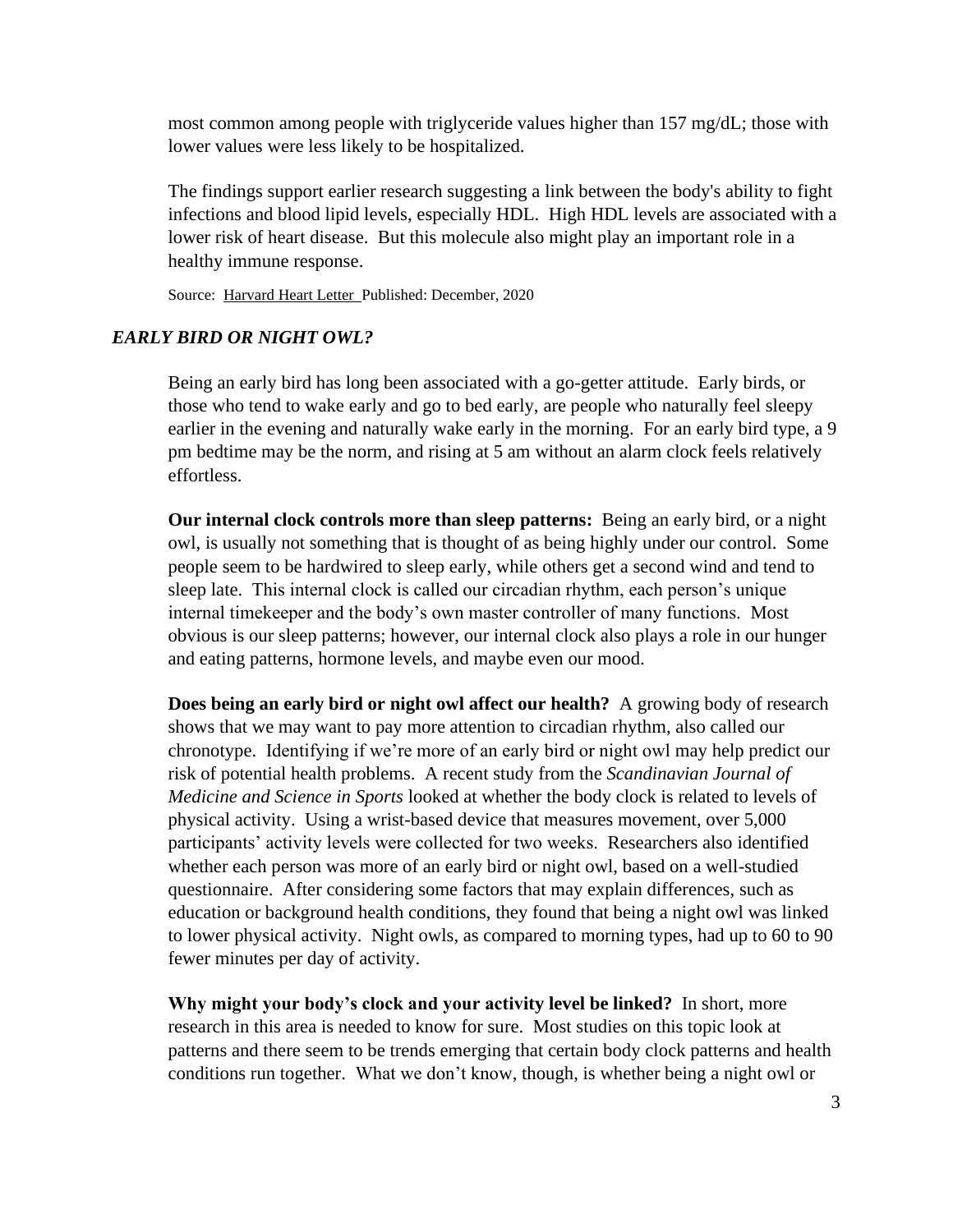early bird is the cause. But when trying to understand why, there are a number of potential factors that come into play.

For those of more of a night owl type, it may be more of a challenge to incorporate activity into their day. For many night owls, jobs or other demands on time may mean that a morning alarm is sounding well before their natural wake time. As a result, a night owl type may be starting the day feeling out of sync with their body due to being awake when the body would prefer to be asleep. They also may be sleep deprived if they had to get up significantly earlier than desired. These may contribute to less activity on a regular basis. On days off, catching up on sleep may become a priority [given too little](https://www.health.harvard.edu/blog/weekend-catch-up-sleep-wont-fix-the-effects-of-sleep-deprivation-on-your-waistline-2019092417861)  [sleep during the week.](https://www.health.harvard.edu/blog/weekend-catch-up-sleep-wont-fix-the-effects-of-sleep-deprivation-on-your-waistline-2019092417861) Sleep patterns, such as how much or when people are sleeping, are potentially the key here, but this information wasn't captured in this study. Other health conditions or behaviors that interfere with sleep, such as mood disorders, may be found more often among night owls.

**If I'm a night owl, what can I do?** We should emphasize that this study does not tell us that being a night owl is the cause for lower physical activity. (This is true for much research around our body clock, as previously mentioned.) It simply shows an association between being an early bird or night owl and certain conditions. In addition, the factors at play ( sleep patterns and activity) are factors we have some control over. Though we may be hardwired to lean toward being a night owl or morning bird, most people fall somewhere in the middle. Sleep patterns and activity are modifiable, and even small changes can have a big impact over days, weeks, months, and years.

Reflecting on your sleep patterns is one way to take advantage of the best times of the day for more activity. Are you someone who feels ready and alert first thing in the morning? That may be the best time to get those steps in. More energy in the evening? Then scheduling that walk for after dinner may be best. Using your body clock to your advantage may help optimize the best time to be active.

Source: [Katherine Dudley, MD, MPH](https://www.health.harvard.edu/blog/author/kdudley) [https://www.health.harvard.edu/blog/early-birds-may-be](https://www.health.harvard.edu/blog/early-birds-may-be-more-active-but-night-owls-can-catch-up-2020110621261?utm_source=delivra&utm_medium=email&utm_campaign=BF20201123-Sleep&utm_id=2608658&dlv-emuid=b6359caf-fa6e-416c-8a05-16dc00bf022a&dlv-mlid=2608658)[more-active-but-night-owls-can-catch-up-](https://www.health.harvard.edu/blog/early-birds-may-be-more-active-but-night-owls-can-catch-up-2020110621261?utm_source=delivra&utm_medium=email&utm_campaign=BF20201123-Sleep&utm_id=2608658&dlv-emuid=b6359caf-fa6e-416c-8a05-16dc00bf022a&dlv-mlid=2608658)[2020110621261?utm\\_source=delivra&utm\\_medium=email&utm\\_campaign=BF20201123-](https://www.health.harvard.edu/blog/early-birds-may-be-more-active-but-night-owls-can-catch-up-2020110621261?utm_source=delivra&utm_medium=email&utm_campaign=BF20201123-Sleep&utm_id=2608658&dlv-emuid=b6359caf-fa6e-416c-8a05-16dc00bf022a&dlv-mlid=2608658) [Sleep&utm\\_id=2608658&dlv-emuid=b6359caf-fa6e-416c-8a05-16dc00bf022a&dlv](https://www.health.harvard.edu/blog/early-birds-may-be-more-active-but-night-owls-can-catch-up-2020110621261?utm_source=delivra&utm_medium=email&utm_campaign=BF20201123-Sleep&utm_id=2608658&dlv-emuid=b6359caf-fa6e-416c-8a05-16dc00bf022a&dlv-mlid=2608658)[mlid=2608658](https://www.health.harvard.edu/blog/early-birds-may-be-more-active-but-night-owls-can-catch-up-2020110621261?utm_source=delivra&utm_medium=email&utm_campaign=BF20201123-Sleep&utm_id=2608658&dlv-emuid=b6359caf-fa6e-416c-8a05-16dc00bf022a&dlv-mlid=2608658)